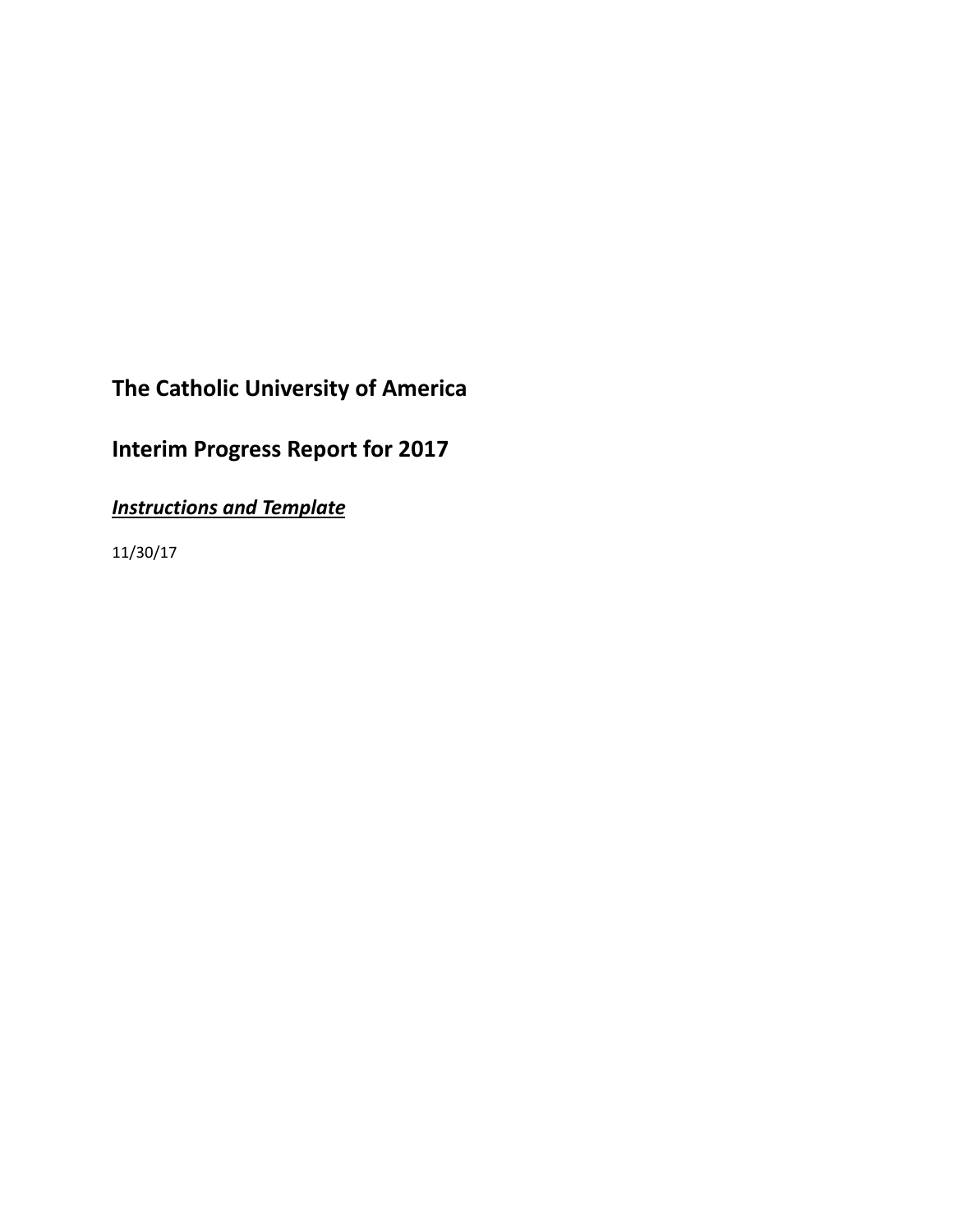## **Contents**

- 1. Instructions and Template Guidelines
- 2. Executive Summary of the Most Recent Visit
- 3. Template
	- a. Progress in Addressing Not-Met Conditions and Student Performance Criteria
	- b. Plans/Progress in Addressing Causes of Concern
	- c. Changes or Planned Changes in the Program
	- d. Summary of Responses to Changes in the NAAB Conditions (NOTE: Only required if Conditions have changed since the previous visit)
	- e. Appendix (include revised curricula, syllabi, and one-page CVs or bios of new administrators and faculty members; syllabi should reference which NAAB SPC a course addresses)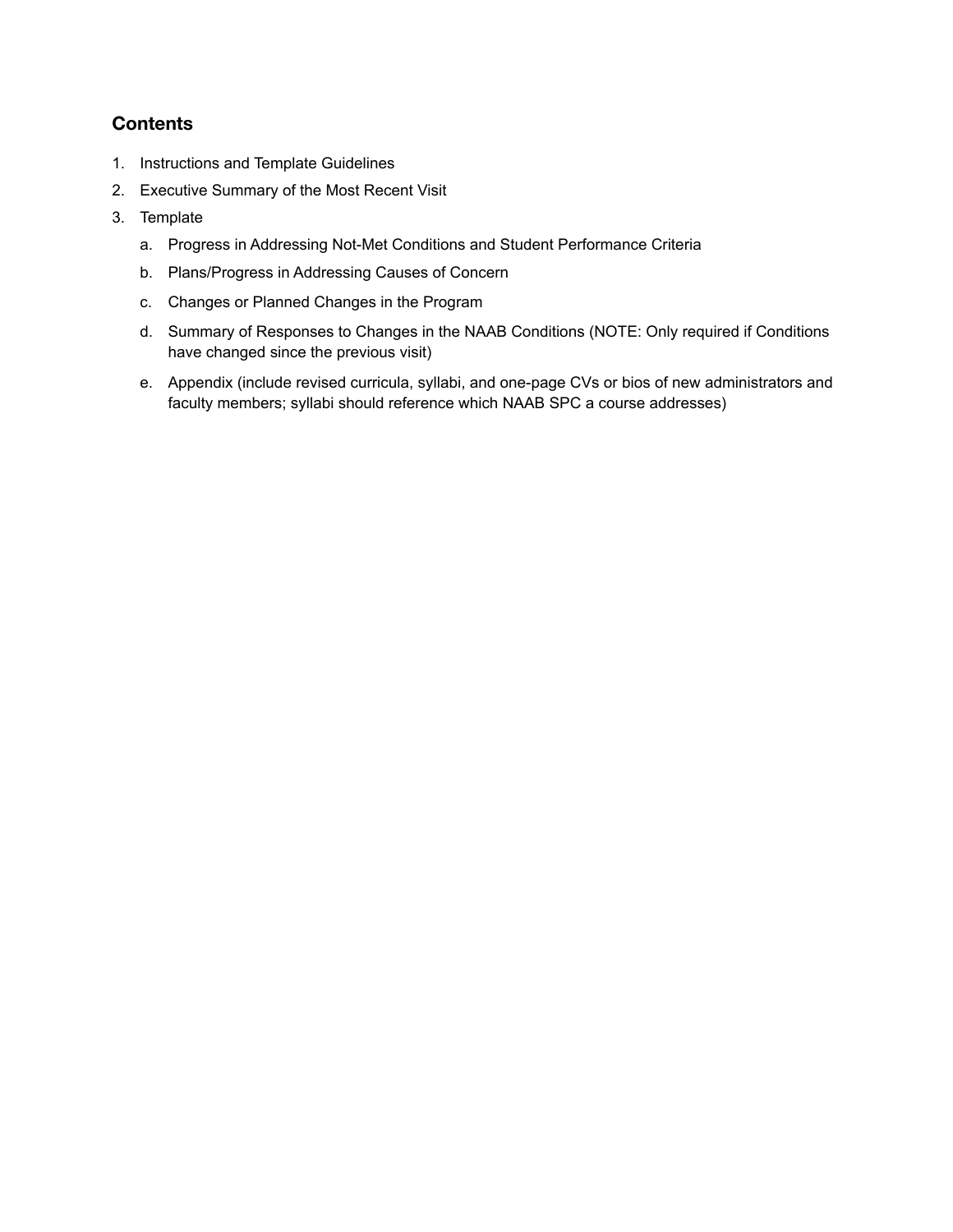## **1. INSTRUCTIONS AND TEMPLATE GUIDELINES**

#### **Purpose**

Continuing accreditation is subject to the submission of interim progress reports at defined intervals after an eight-year or four-year term of continuing accreditation is approved.

This narrative report, supported by documentation, covers three areas:

- 1. The program's progress in addressing not-met Conditions, Student Performance Criteria, or Causes of Concern from the most recent Visiting Team Report.
- 2. Significant changes to the program or the institution since the last visit.
- 3. Responses to changes in the NAAB Conditions since your last visit (Note: Only required if Conditions have changed since your last visit)

#### **Supporting Documentation**

- 1. The narrative should describe in detail all changes in the program made in response to not-met Conditions, Student Performance Criteria, and Causes of Concern.
- 2. Provide information regarding changes in leadership or faculty membership. Identify the anticipated contribution to the program for new hires and include either a narrative biography or one-page CV.
- 3. Provide detailed descriptions of changes to the curriculum that have been made in response to not-met Student Performance Criteria. Identify any specific outcomes expected to student performance. Attach new or revised syllabi of required courses that address unmet SPC.
- 4. Provide additional information that may be of interest to the NAAB team at the next accreditation visit.

#### **Outcomes**

IPRs are reviewed by a panel of three: one current NAAB director, one former NAAB director, and one experienced team chair.<sup>1</sup> The panel may make one of three recommendations to the Board regarding the interim report:

- 1. Accept the interim report as having demonstrated satisfactory progress toward addressing deficiencies identified in the most recent VTR.
- 2. Accept the interim report as having demonstrated progress toward addressing deficiencies but require the program to provide additional information (e.g., examples of actions taken to address deficiencies).
- 3. Reject the interim report as having not demonstrated sufficient progress toward addressing deficiencies and advance the next accreditation sequence by at least one calendar year but not more than three years, thereby shortening the term of accreditation. In such cases, the chief academic officer of the institution will be notified and a copy sent to the program administrator. A schedule will be determined so that the program has at least six months to prepare an Architecture Program Report. The annual statistical report (see Section 9 of the 2015 Conditions) is still required.

#### **Deadline and Contacts**

IPRs are due on November 30. They are submitted through the NAAB's Annual Report System (ARS). Contact Kesha Abdul Mateen (**[kabdul@naab.org](mailto:kabdul@naab.org)**) with questions.

#### **Instructions**

- 1. Type all responses in the designated text areas.
- 2. Reports must be submitted as a single PDF following the template format. Pages should be numbered.
- 3. Reports are limited to 25 pages/10 MBs.
- 4. Supporting documentation should be included in the body of the report.
- 5. Student work is not to be submitted as documentation for a two-year IPR.

 $1$  The team chair will not have participated in a team during the year in which the original decision on a term of accreditation was made.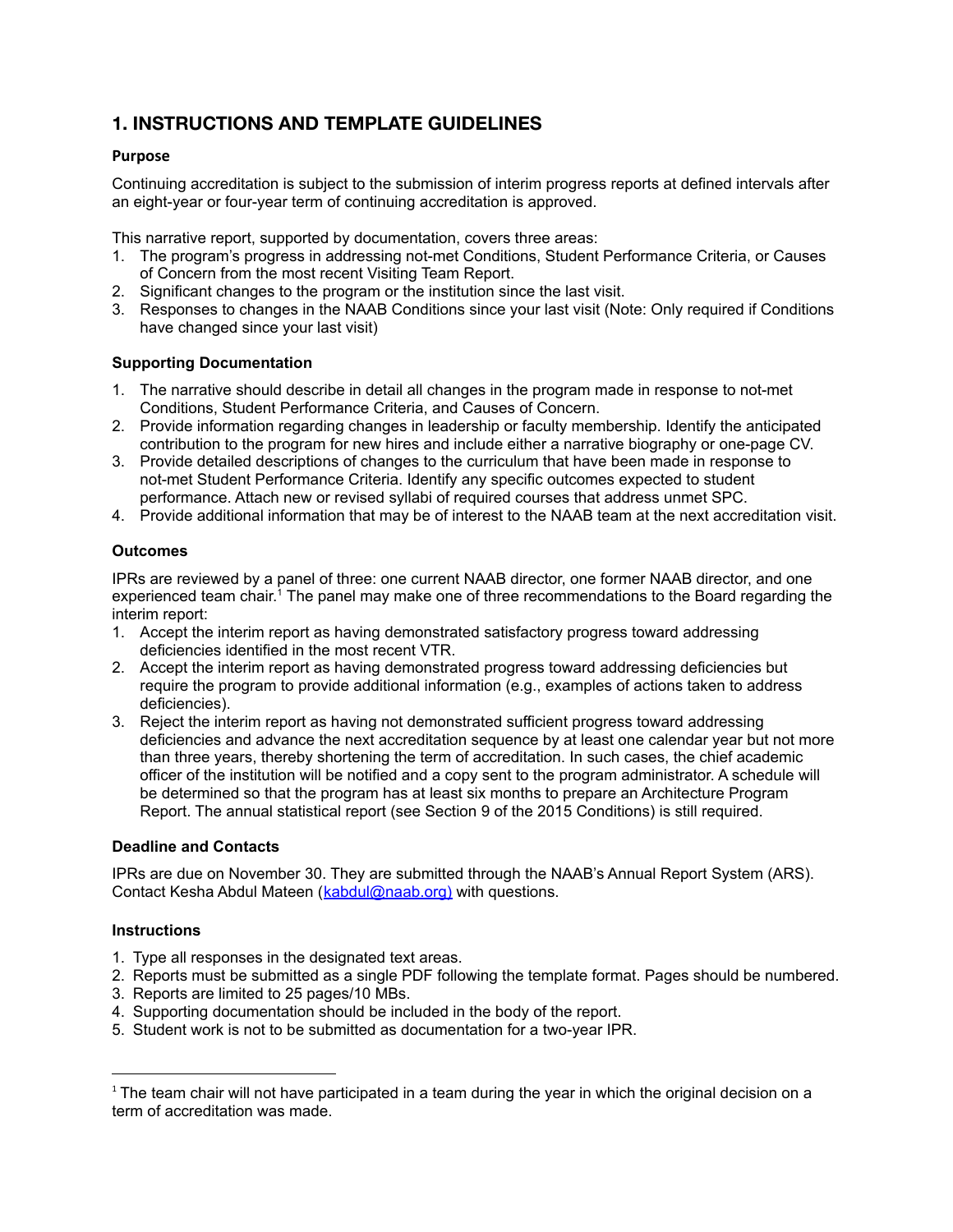# **2. EXECUTIVE SUMMARY OF 2015 NAAB VISIT**

#### **CONDITIONS NOT MET**

| <b>2015 VTR</b>                          |  |  |
|------------------------------------------|--|--|
| 1.2.1 Human Resources and Human Resource |  |  |
| Development: Faculty and Staff           |  |  |
| 1.2.3 Physical Resources                 |  |  |
| 1.2.4 Financial Resources                |  |  |
| 1.3.1 Statistical Reports                |  |  |
| II.2.3 Curriculum Review and Development |  |  |

## **STUDENT PERFORMANCE CRITERIA NOT MET**

| <b>2015 VTR</b> |                                     |  |
|-----------------|-------------------------------------|--|
|                 | B.1 Pre-Design                      |  |
|                 | <b>B.2</b> Accessibility            |  |
|                 | B.5 Life-Safety                     |  |
|                 | <b>B.7</b> Financial Considerations |  |
|                 |                                     |  |

## **CAUSES OF CONCERN**

| <b>2015 VTR</b>                |
|--------------------------------|
| Human Resources                |
| <b>Physical Resources</b>      |
| Digital-Network Infrastructure |
| Long-Range Planning            |
| Curriculum and Development     |
|                                |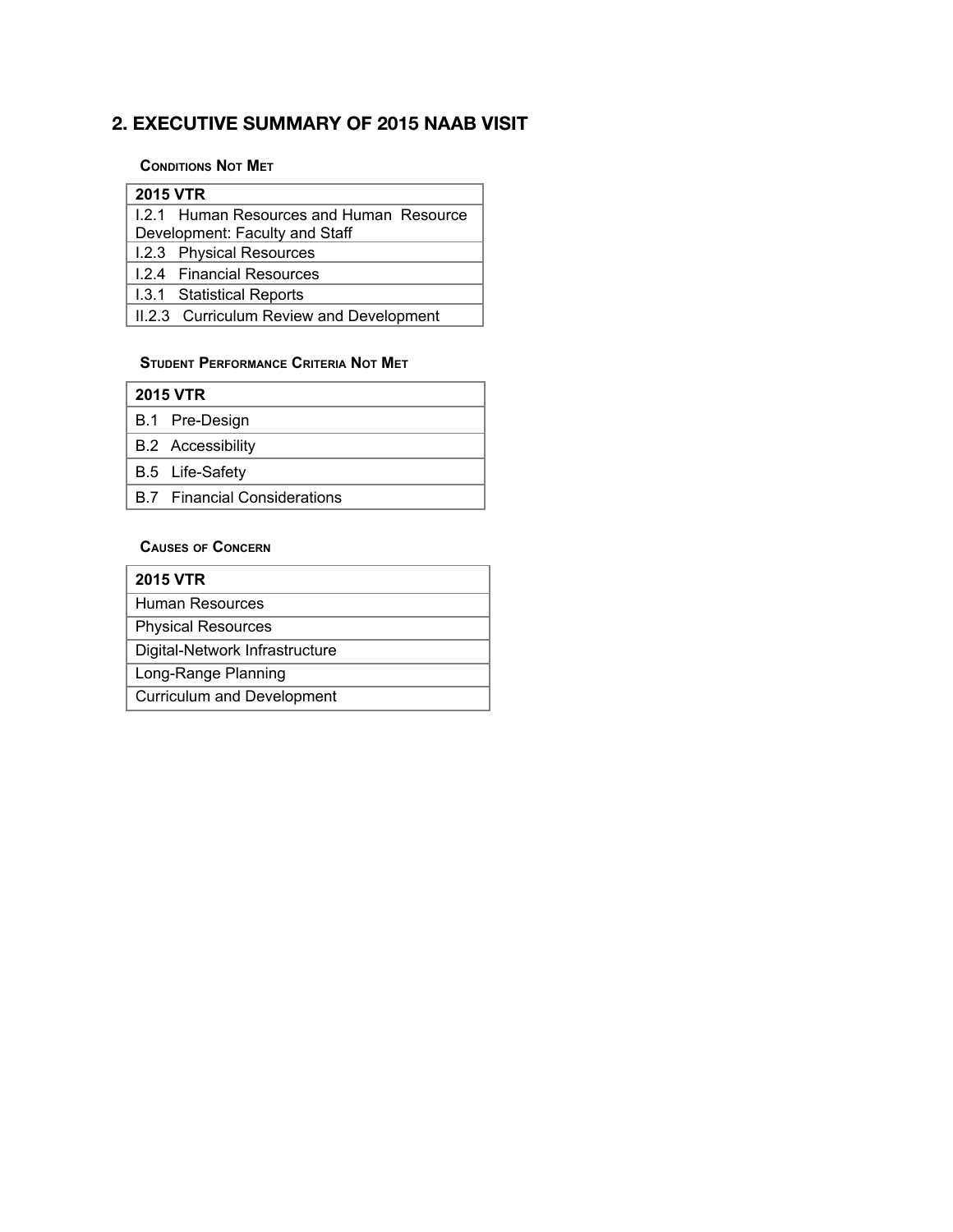## **3. TEMPLATE**

## **Interim Progress Report The Catholic University of America School of Architecture and Planning M. Arch. [60 credits] M. Arch. [111 credits]** *Last APR submission: September 7, 2014*

*Year of the previous visit: 2015*

*Please update contact information as necessary since the last APR was submitted.*

**Chief administrator for the academic unit in which the program is located:** Randall Ott **Provost**: Andrew Abela **President of the institution**: John Garvey **Individual submitting the Interim Progress Report:** Randall Ott **Name of individual(s) to whom questions should be directed:** Randall Ott **Current term of accreditation:** 8-year term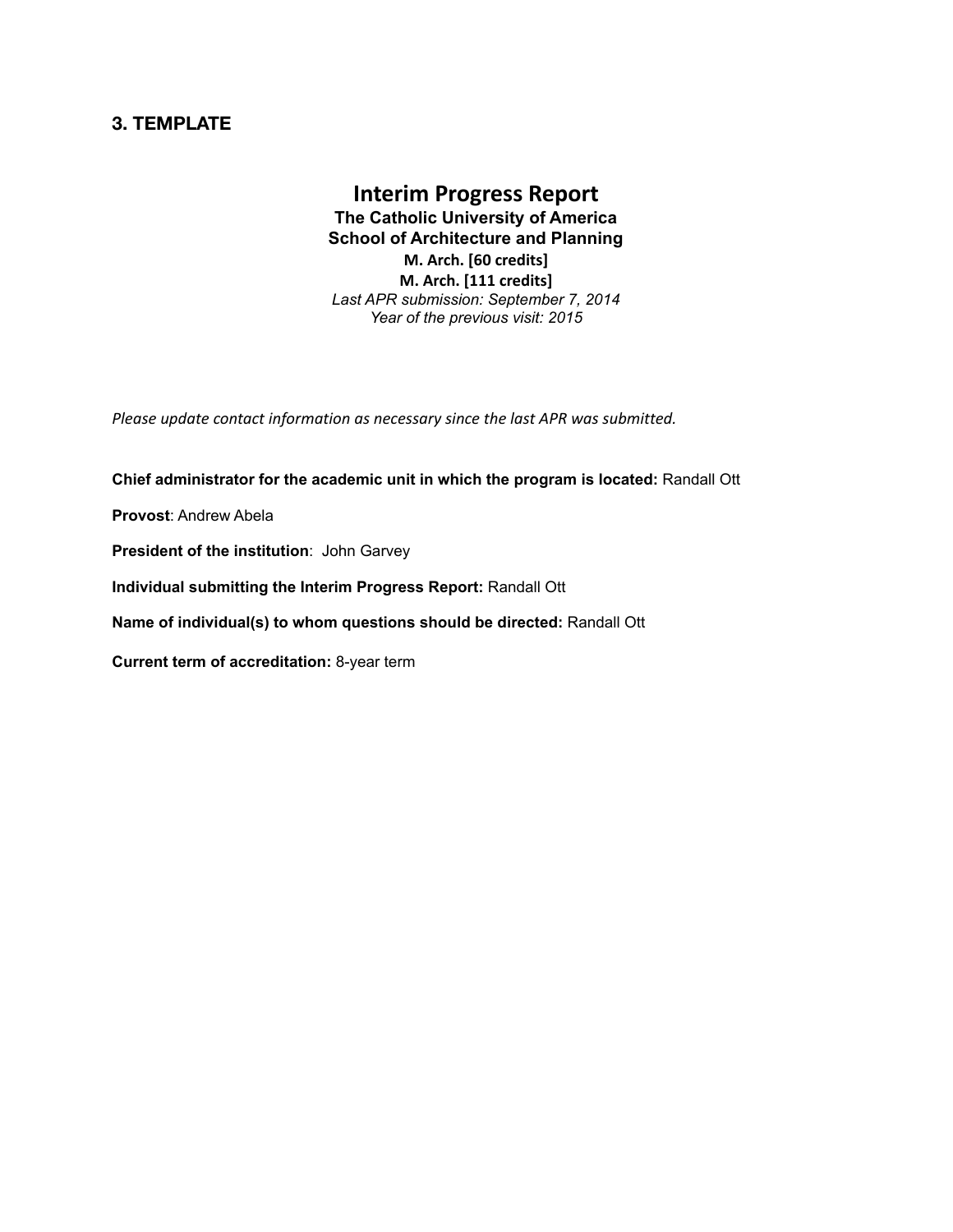*Text from the most recent VTR or APR is in the gray text boxes. Type your response in the designated text boxes.*

#### **a. Progress in Addressing Not-Met Conditions and Student Performance Criteria**

I.2.1 Human Resources and Human Resource Development: Faculty Staff

*2015 Visiting Team Assessment*: This condition is still Not Met and continues to be a concern of this visiting team.

The support staff work hard (and they appear to enjoy what they are doing), but the staff are minimal in number for the size of the program. This team is concerned that, because the total number of support staff has been reduced, the school has limited to no support in running the program. The total number of support staff positions was 12 at the time of the last visit. Currently, there are only 4 positions: the assistant dean, shop supervisor, computer technician, and assistant to the dean.

The total number of students in the School of Architecture and Planning during the last visit in 2009 was 504, which was peak enrollment (376 undergraduates and 128 graduates). At this visit, the actual numbers are 233 undergraduates and 111 graduates. With a 75% reduction in staff in the 6-year period between visits, the team has a concern that the school and, subsequently, the program are not adequately staffed. The focus of our evaluation is on the professional component of the program—the graduate enrollment—and this number has only been reduced by 7 students since the 2008-2009 academic year.

The faculty have concerns regarding course scheduling. Some faculty report that they are not always sure how many students they will have for a course—sometimes during the first few days of class, enrollment doubles from the number initially projected. University faculty recently voted to shorten the student drop/add period so that there would be more certainty with regard to class enrollment numbers at the start of each semester.

**CUA, 2017 Response:** There have been several changes/augmentations in staff. Since the 2015 visit, Assistant Dean August Runge left CUA after five or six years to move to New York and a similar position at Fordham. He was replaced after a regional search by Catherine Sulllivan, who had served previously at CUA in several roles in the Provost's Office. Most recently, she served as Assistant Provost. Once she expressed interest in the position, she was highly sought by the school given her wide familiarity with processes at CUA. We consider this a substantial upgrade at this position, and her addition to the school has been an immense help. Computer Technician Daryoush Ghalambor left CUA in late summer of 2016 to relocate to California. He was replaced after a regional search by Hussam Elkrantz, an expert in computer visualization who also has professional master's credential in architecture—a considerable upgrade at this position. In fact, several times prior to taking this post, he taught in our computers coursework here at CUA. He left professional practice in Alexandria Virginia to join CUA as a full-time staff person. In spring of 2015, near the time of the NAAB visit, the school was successful in hiring an administrative assistant, Katie McLoughlin. This has greatly helped office functionality. Katie overlapped for nearly two years with Pat Dudley, our long-serving Assistant to the Dean (an administrative assistant post helping the Dean). Pat then retired from CUA in January of 2017. The initial intention was to rehire at that position, and a search was launched. Out of an abundance of caution, with further budget cuts looming on campus (see financial section), that search was quietly closed after the interviewing of several candidates. It was decided to cover the functions Dudley was performing with some of McLoughlin's time and some of Sulllivan's time. While an adjustment, so far this has functioned well. McLoughlin's several years of experience in the school while Dudley was here let her grow gradually into this role. Shop supervisor Davide Prete remains in his post as at the time of the 2015 visit. In October of 2016, after long discussions, the school finally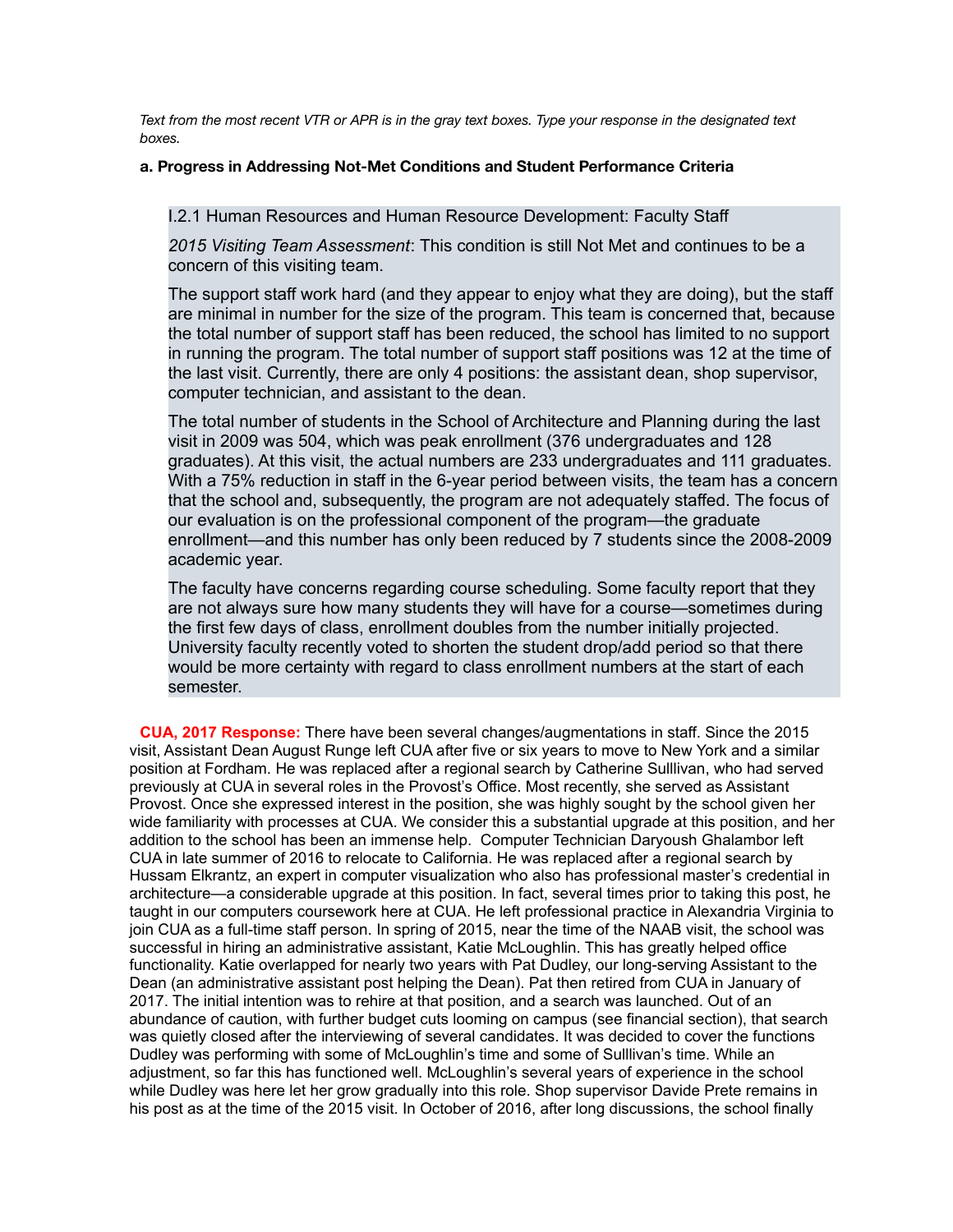realized its dream of obtaining a full-time 'Director of Major Gifts', exclusive to the school. This is a level of coverage we have never enjoyed before. For some years the school has lacked any internal, dedicated development support and the best coverage we have ever previously had was for several years a half-time position (the other half of that person's effort was shared with Engineering). CUA has now followed the path of placing dedicated, exclusive development professionals into many schools. Our school was one of the first selected for this, given past success with development efforts a decade ago. After an extensive regional search, we hired Andrew Bowne, a person with a Master in Business and considerable prior experience in development efforts for educational non-profits in DC. This has been a pure staff upgrade—and a very welcome one. Our outreach to alumni, donors and school friends has increased dramatically, and has resulted in pledges, bequests and direct gifts of nearly \$750,000 over the past year (see financial section). This is a 'sea-change', truly, in our yield. It has the potential, over time, to substantially change the funding equation of the school. Browne has worked extensively with our existing Executive Development Board at the school and has led the inauguration of a new 'Board of Visitors' focused exclusively on development. His new position was funded one-half by the school and one-half by CUA's development office. Overall, we had four full-time staff at the time of the last NAAB visit. Today we stand at five. There was substantial turn-over of people in the past two years, but not in a single case coming out of frustration or lack of resources but instead due to people making the understandable life changes of moving or retiring. We do consider several of our new replacement staff to have given us notable new functionality in their roles and the one outright addition—a development person—is perhaps the most essential addition that could possibly have been made at this time, particularly given the financial strictures on campus and the importance of fundraising to private schools. The latest NAAB report itself identifies this need as key. It would be advantageous to have more staff certainly. Adding back the Assistant to the Dean would be a priority, particularly given the number of new alumni-oriented and development events we are now mounting. But we really do not feel that staff coverage is inadequate for the current head-count of students and faculty in the building. We have dedicated coverage at a very capable level now in all key positions—the development role was the last general area where it was simply unacceptable to have poor or absent coverage. We recall that at the time of the 2002 NAAB visit, when the school was marginally larger than today in student headcount (approximately 325 then versus 283 now) we had only four staff—a computer specialist, a slide librarian, an administrative assistant and an Assistant to the Dean. We consider our current rostering of staff to be more capable and more highly credentialed for our purposes than circa 2002. The school functioned effectively then, and it functions effectively today, with its five full-time staff. We have made demonstrable and goodly progress in this area since NAAB visited in 2015, though of course we would want more. Projecting into the future in terms of staffing is difficult in these tight financial times. We would hope that with a second year of solid progress and results in the development area, some select further staff augmentation could occur. But only time will tell. Priorities would likely be the Assistant to the Dean position and a half-time computers assistant. Neither of those would be dramatically costly, and thus represent a reasonable aspiration under the current circumstances. The faculty concern about course scheduling has, we feel, been largely addressed. Some campus-wide peculiarities in registration have been remedied. Internally, the number of courses with low or erratic enrollment has also been alleviated by course consolidations. (During the 2015 visit, the school was still transitioning from a position where its expansion programs were larger and able to offer a sizable number of advanced electives of high specificity; that transition was rough as a number of courses had to be closed due to low enrollment.) We have now had two more years to fully consolidate and address these challenges. In the Fall of 2017, for example, not a single course was closed after the commencement of classes. Of the total student headcount in the school as of Fall 2017 of 283, 74 of them currently are graduate students—a considerable change from the figure of 111 reported at the time of the last visit.

#### I.2.3 Physical Resources

*2015 Visiting Team Assessment*: The Crough Center is a converted gymnasium with many inefficient spaces, but, as a whole, it is adequate in size for the current needs. The addition of an elevator has made most of the building accessible.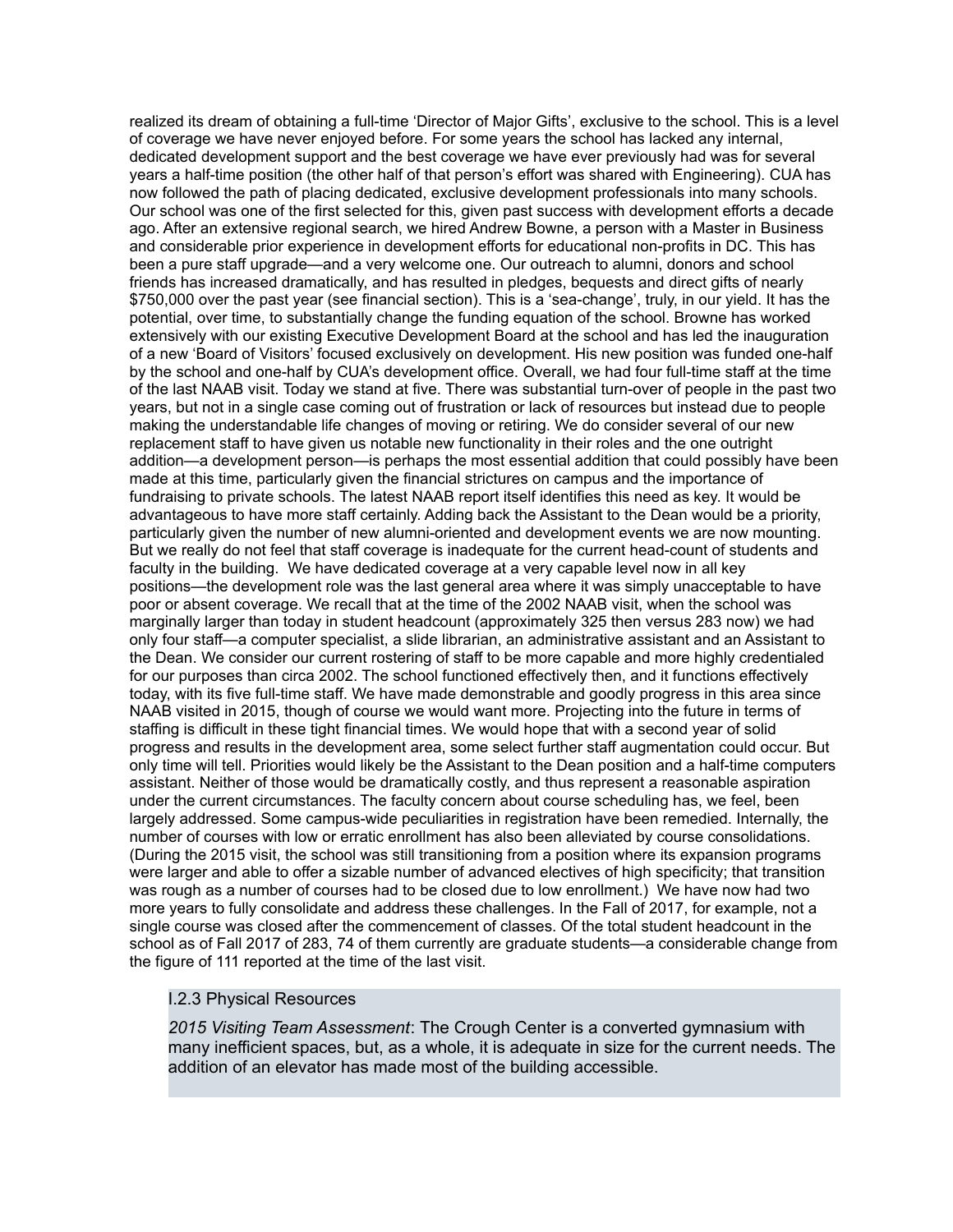Nevertheless, the building infrastructure is antiquated and inefficient. Industrial bay lighting fixtures are the primary source of studio illumination. They emit a very loud, very distracting noise, and are expensive to operate. Students conducted an energy audit and recommended turning off the lights during daylight hours and using only the natural light. The first year's savings were reported to be about \$10,000. Studies indicate that better illumination and greater savings could be achieved by replacing the lighting, wiring, and controls.

Likewise, the uneven, uncontrollable HVAC system is not conducive to teaching or learning. The plumbing is also problematic; a ruptured water line recently caused catastrophic damage to the basement. The woodworking, print, and fabrication laboratories have been recently renovated and reconfigured. New equipment, ventilation, and lighting were installed following the flood mentioned above.

**CUA, 2017 Response:** We have worked with the central administration and facilities department extensively over the issue of heat fluctuations, with numerous meetings and exchanges. In the two years since NAAB visited, real progress has been made here. Temperatures have been much more tolerable and moderated throughout the building. One area of concern remains—for unclear reasons the Crough Center's Koubek Auditorium has been rather too cool much of this year. Still, overall, the problem is much reduced. The major factor in this is simply having a 100-year-old building of highly eclectic—if evocative—spatial disposition, with numerous high lofts and a huge clear span ceiling over everything. Control of heat and AC in such a vertical space is inherently challenging. Further, the building is supplied by an outmoded central heating system. On this last point, good news is on the way. The university has recently begun a systematic replacement and upgrade of the entire campus heating and cooling plant and distribution system, with trenches now appearing in areas around the campus. One of the first legs of this new system will reach Crough. We do not feel this entire issue can be effectively solved once-and-for-all until that connection is made—likely within the next year. The repair following the flood in the lower level has resolved the plumbing issue. We have had no further incidents of water in the building, or problems with the plumbing in general. The buzzing lights remain unchanged. Largely, the solution has been to simply turn this system off for most of the academic year. The offending fixtures are very high up within a space that is probably 40' on average in height. More task-oriented desk lighting has been the preferred solution. There are several months in winter when these lights are put on in late afternoon during class-time.

#### I.2.4 Financial Resources

*2015 Visiting Team Assessment*: The financial challenges of the school are directly related to declining student enrollment and the disproportionate number of faculty.

The program reached a high point of enrollment in 2008-2009 at 504 total students (376 undergraduates and 128 graduates). This visiting team evaluated the professional portion of the program: the graduate programs. As mentioned in Section I 2.1 Human Resources and Human Resource Development, there is concern about the inability to fund an adequate number of staff positions to support the program. In 2008-2009, the number of graduate students was one-third of the total enrollment, with 12 total staff members to support the program. At this visit, the staff count is down to 4. The number of staff is inadequate to support the program.

Signs of an enrollment increase are good. The enrollment numbers have increased since last year to 344 total students (233 undergraduates and 111 graduates). The school felt confident that these numbers would continue to go up since the number of applicants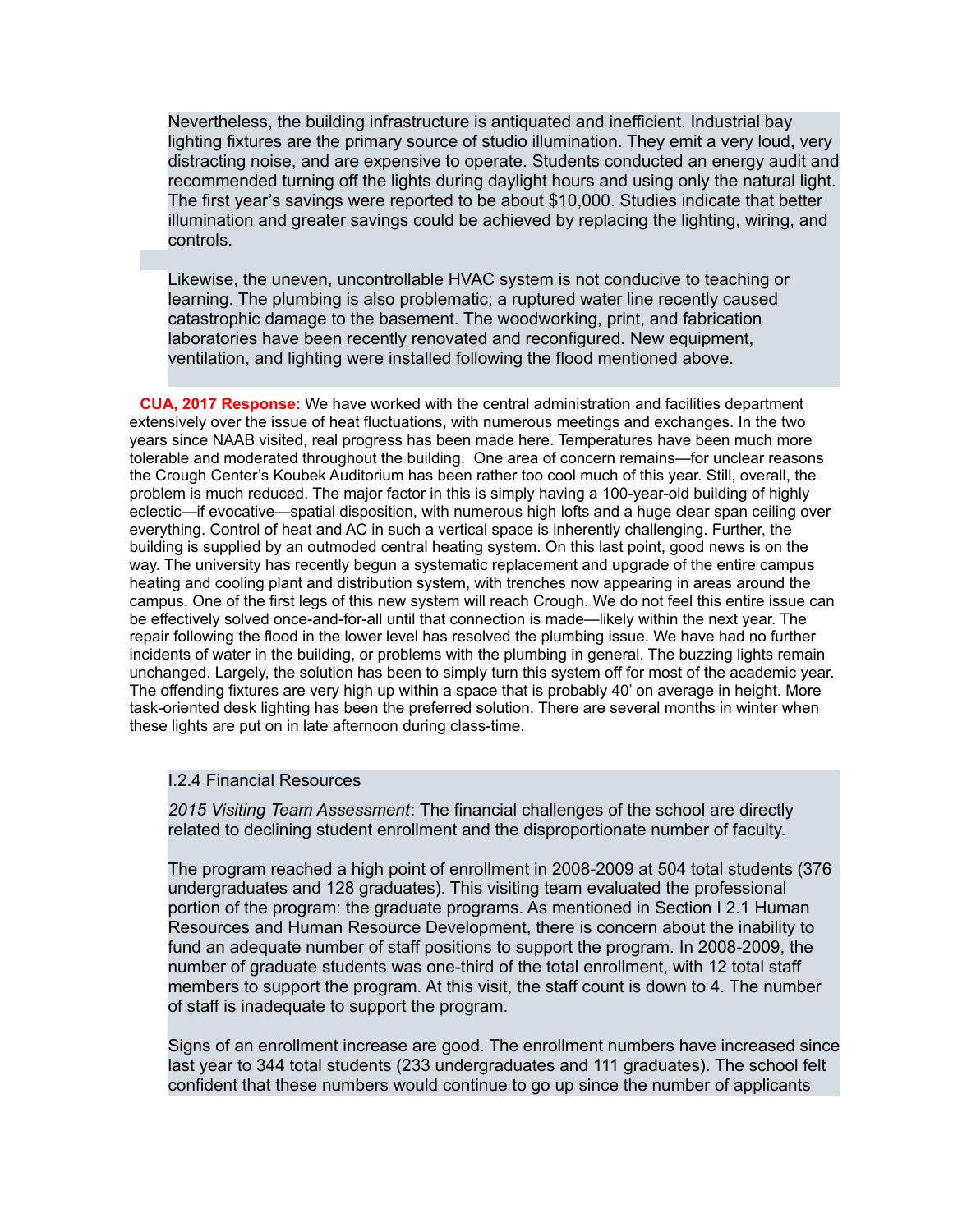has been increasing. The school's goal is a total enrollment cap of 430 students (232 undergraduates and 133 graduates).

At the time of the team visit, a university budget had not yet been approved for next year, which also concerns the team.

**CUA, 2017 Response:** Financial resources remain an area of concern for the school. Developments since the 2015 visit have limited further the school's direct budgetary allocation. NAAB notes in its report that 'The financial challenges of the school are directly related to declining student enrollment and the disproportionate number of faculty." In the intervening two years, some attrition has taken place and several faculty members have resigned from the school. Since we still function as a 'faculty of the whole' as opposed to being departmentalized, faculty numbers in all program areas can affect staffing resources in architecture. Associate Professor Hazel Edwards (our Director of Planning) left for Howard University as Director of Architecture. Associate Professor Chris Grech moved back to his family home in Malta and resigned from CUA. An additional faculty member in the planning program was not reappointed as the four-year point, and is no longer at CUA. Yet another faculty person in sustainability was not approved for tenure and was offered instead a part-time professor of practice position, resulting in some further partial cost savings. Overall, these changes resulted in a substantial rebalancing of the ratio of faculty to student headcount and promised the opportunity to reallocate funds and possibly undertake staff hires. Further, the central administration offered to add two externally funded architecture faculty positions to the school in the area of classical studies (see section on the 'new classical initiative'). Thus, while there were loses in various collateral programs due to regular faculty attrition, there were also faculty augmentations in architecture in a new potential growth area. Relating to NAAB's comment above, all of this was positive on the level of resources and potential rebalancing. However, in the Spring of 2016 CUA encountered the first signs of campus-wide enrollment stress. Broad, long range demographic trends have become more challenging for many private universities. CUA's financial aid regimen proved difficult in this new market. This necessitated campus-wide budget cuts for the 2016/2017 academic year. Campus-wide changes in the recruitment/financial aid process were implemented to adjust to this new reality. Results in fall 2017 were better, but still not at the higher enrollment yields of, for example, 2013. The result was further campus-wide budget cuts for this current fiscal year. The school's tenured faculty and administration met several times in summer of 2017 to cooperatively plan for the cut allocated to us. The majority of the cut had to be covered with the open faculty positions mentioned above (this did not affect the funding for the new classical positions, which was external to the school). A further substantial amount of the cut was allocated from our already modest funds for instructors (see below). Smaller amounts were cut from study abroad program costs and from plotting. The change in plotting expenditures resulted in our instituting, for the first time, plotting credit limits for each student (this had not only financial benefits but sustainability benefits, as our free-for-all 'plot-till-you-drop' mentality had encouraged considerable waste). A final change was the asking of tenured faculty to do one extra course per year (see below). Overall, enrollment signals in architecture are mixed, though trending guardedly upward. The freshmen count for Fall of 2015 was 65 in architecture—a fairly high number which gave us some confidence that numbers would rise consistently. The freshmen Fall 2016 count, however, was only 45—a result of the campus-wide stress mentioned above. The freshmen Fall 2016 count was back to 62. To put this in perspective, the long-term internal goal we have for freshmen yield is approximately 70. That would give us an undergraduate program in architecture of about 280+/- and graduate program in architecture of about 70, for a total headcount in architecture of 350+/-. Adding in our other programs, we would have a total headcount in the school of about 400. There are signals in these freshmen numbers that this is by no means unrealistic, but we are not there yet. Looking further into the future, the best opportunity to permanently address any financial concerns about the school will be through fundraising. As noted under Human Resources, the most essential step in that regard has already been taken—the addition of a full-time development professional to the school's staff. In a single year, the yield from this step has exceeded projections. It was hoped initially that the school could raise a target of about \$550,000 a year in cash and pledges. The total so far in the first year has been nearly \$750,000 in cash and pledges. One major component of that was a multi-year pledge of \$100,000 per year for four years to support the new initiative in Classical Architecture and Urbanism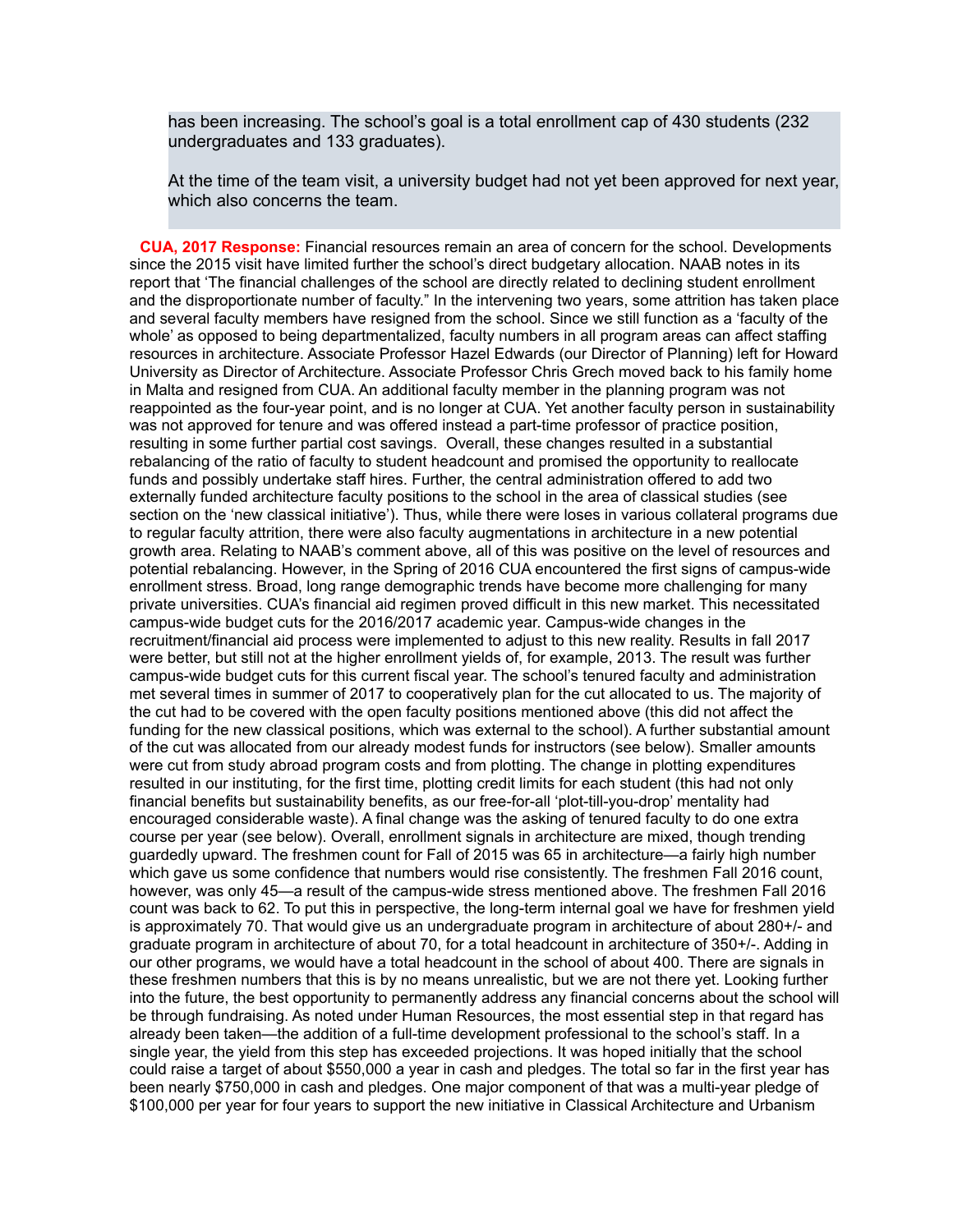(see section on changes to the program below). Another \$200,000 general pledged bequest was made. These funds cannot all be used immediately for pressing needs; much of the money raised is for dedicated purposes and will likely flow in over a number of years. But the overall result has greatly exceeded expectations. Some general funds have indeed been booked and have been expended on marketing, guest critics (here we have been able to begin to address the need for further adjuncts from downtown teaching in our program), and other general purposes. Again, we feel this new source of funds is the most substantive, long-term way to address generally the financial health of the school. Further success here in subsequent years would help wean the school off of its near complete dependence upon tuition revenue as its source of funds, and would move it more toward a model more typical amongst private programs of enjoying substantial development support.

#### I.3.1 Statistical Reports

*2015 Visiting Team Assessment*: Statistical Reports are provided. However, not all of the required information is available or easily accessible.

Extensive demographic information is provided. However, no comparative data is provided to gauge the changes in demographics during the period since the last team visit. While it is possible to obtain information regarding the changes by comparing the reports from 2009 and from this year, the changes are too complex to allow a useful, comparative reading. More data needs to be provided to allow better analysis of trends that gauge the effectiveness of the social equity policy.

The team did not find data on the percentage of matriculating students who complete their degree program within the normal time to completion or within 150% of the normal time to completion.

While extensive data was provided on the demographics of the faculty, comparative data between this visit and the 2009 visit was not provided.

No data was provided on the number of faculty receiving promotion or tenure. Data is provided on the number of faculty who have licenses in U.S. jurisdictions. However, little data is provided on where they are licensed.

#### **CUA, 2017 Response:** Click here to enter text.

#### II.2.3 Curriculum Review and Development

*2015 Visiting Team Assessment*: The school's 2015 APR describes the process by which the curriculum for the NAAB-accredited degree program is evaluated and how modifications are identified, developed, approved, and implemented. Licensed architects are included in the curriculum review and development process, and the involvement of adjunct faculty assures that students are exposed to current issues in practice. While the process is defined, it does not appear to be uniformly implemented.

The failure seems to be a lack of coordination of core content in non-studio classes. Anecdotal evidence of course content being repeated in successive classes concerned the team, as did reports of syllabi not being shared among faculty resulting in often redundant course content. The program strengths are in the range of unique concentration options in Tracks I and II. These concentrations include: Urban Practice, Real Estate Development, Emerging Technologies and Media, and Cultural Studies and Sacred Space. However, students reported a lack of coordination among the concentrations and the lack of a holistic vision.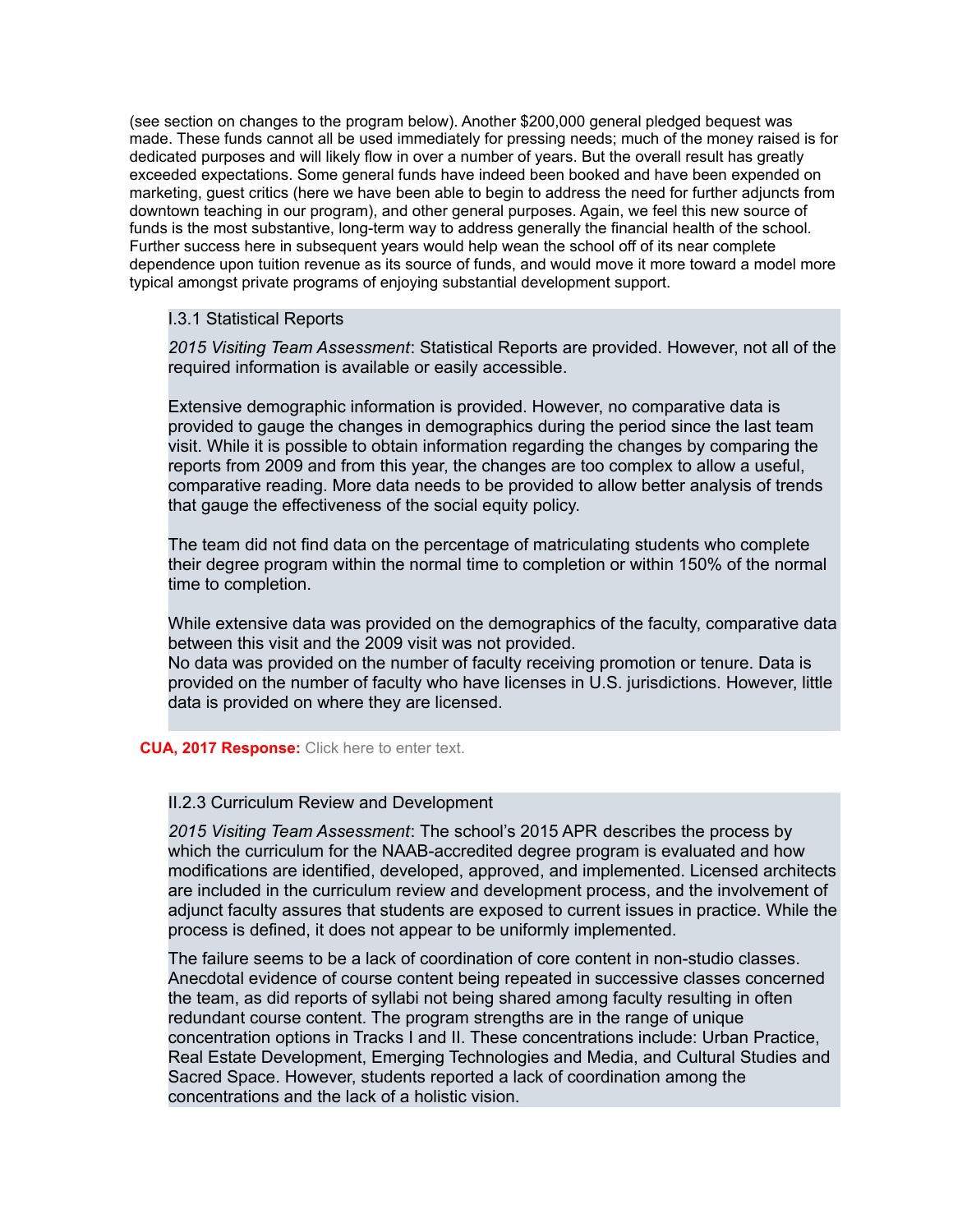**CUA, 2017 Response:** The changeover in both of the Associate Dean positions since the last visit have allowed us to put fresh eyes on this issue. One of the new Associate Deans, Hollee Becker, has extensive experience lecturing in both the areas of structures and environmental controls. She has brought her expertise in those non-studio subjects to bear on this issue specifically, and has given greater attention to coordination of core content in all non-studio classes. Also, several faculty members from our Sustainability Program have now taken over offering both of the Environmental Controls lecture courses and are working in tandem to insure proper coordination. All syllabi are now fully available to all faculty through the university's syllabus system. We feel this concern about curricular review and development has been effectively addressed.

#### B.1 Pre-Design

*2015 Visiting Team Assessment*: Student work and supporting material in ARPL 602 and ARPL 632 (an elective) reflect an understanding of this criterion, but not an ability to perform the requirements of the criterion.

This criterion calls for *ability* to prepare a comprehensive program for an architectural project, such as preparing an assessment of client and user needs, an inventory of space and equipment requirements, an analysis of site conditions (including existing buildings), a review of the relevant laws and standards and assessment of their implications for the project, and a definition of site selection and design assessment criteria.

**CUA, 2017 Response:** We have augmented our handling of this issue to insure a level of Ability. Students begin pre-design with precedent studies and site analysis in ARPL202 with collection of climate, topographic, cultural, circulatory and civic data and analysis of such to influence the project design. The level of analysis is intensified in ARPL301 to include arguments and decisions regarding the choice of building location on a large site including the impact such situation will have on all criteria, creating a pro/con list for various locations and remedies for any negative aspects of a chosen location. At this level, students are asked in teams to create a program for an elementary school based on their own resources and then to compare the program size and spaces to that dictated by the District of Columbia Public School System. ARPL302 incorporates FAR and zoning regulations for height and setback into site planning. Further, the curriculum committee is currently discussing bringing back ARPL221 Pre-Design as a required course in the Fall of Year 3. This will allow the elements of pre-design to be taught in a lecture setting with assignments directed to give students the ability to apply pre-design to subsequent studios. The opportunity to reoffer this course as part of our required curriculum arises due to a reduction in courses necessary in CUA's "First Year Experience" freshmen oriented general education requirements. This is a process currently underway and we will report on this further in our next interim report.

### B.2 Accessibility

*2015 Visiting Team Assessment*: This criterion is Not Met. Projects in ARPL 402/602: Comprehensive Building Design Studio (CBDS) and throughout the program do not provide evidence of student ability with regard to the accessibility requirements of this criterion.

This criterion demands *ability* to design sites, facilities, and systems to provide independent and integrated use by individuals with physical (including mobility), sensory, and cognitive disabilities.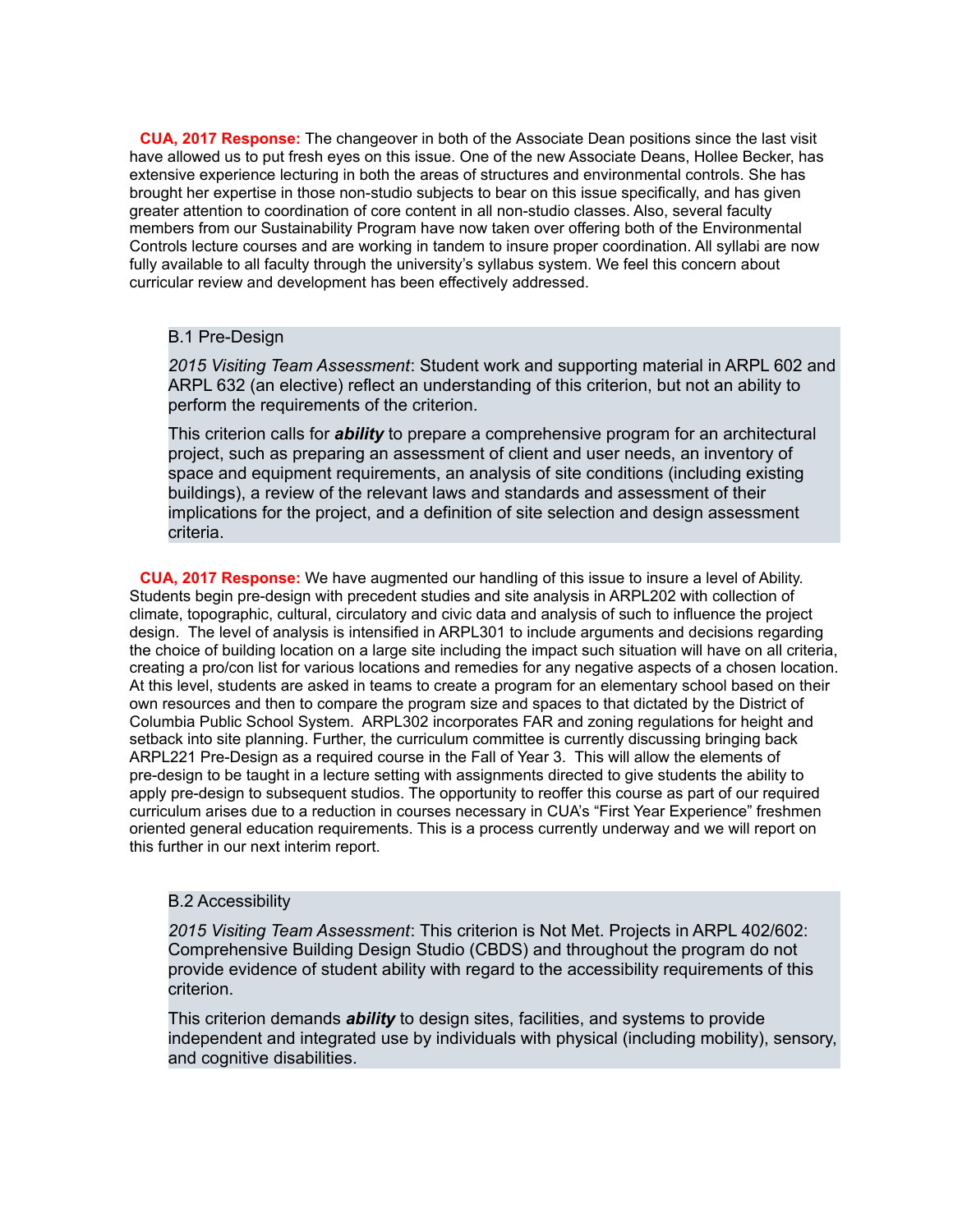**CUA, 2017 Response:** We have also augmented our handling of this issue to insure a level of Ability. ARPL333 Construction I introduces students to the codes and the intent surrounding accessibility. ARPL301 reinforces the understanding with the application of codes for accessibility in egress, restroom facilities, parking, ramps and elevators through lectures and studio critiques. Students are required to provide accessible access, egress, site planning, parking and restroom facilities. These concepts are again required to be applied in ARPL302 studio with multi-family housing accessibility. In ARPL402/602 students are able to demonstrate the ability to meet accessibility standards in the project design in terms of equal inclusion for mobility without direction from the instructor. This is our CBDS studio.

#### B.5 Life Safety

*2015 Visiting Team Assessment*: This criterion is Not Met. While selected projects in ARPL 402/602: Comprehensive Building Design Studio (CBDS) illustrate this ability, the team found little evidence that life safety is consistently taught to students at the level of ability required by the criterion.

This criterion demands *ability* to apply the basic principles of life-safety systems with an emphasis on egress.

**CUA, 2017 Response:** We have also augmented our handling of this issue to insure a level of Ability. Life safety considerations begin with understanding in ARPL301. Students in this class learn the criteria for Means of Egress and must then implement the criteria in their design project of a public building. Fall 2017 students are currently designing an elementary school. In this project, students must show calculations for occupant load, travel distance to egress, and fire-rated enclosures for egress stairwells. Students are now required in ARPL302 to show codes are satisfied for means of egress in multifamily housing. Beginning in Spring 2018, ARPL402 students will be required to show ability to incorporate code correct means of egress illustrated by calculation of occupant loads and travel distance. This is our CBDS studio.

#### B.7 Financial Considerations

*2015 Visiting Team Assessment*: This criterion is Not Met. The program needs to address understanding financial considerations as they relate to building costs, such as acquisition costs, project financing and funding, financial feasibility, operational costs, and construction estimating with an emphasis on life-cycle cost accounting, instead of focusing on the financial considerations of an architectural firm's practice. In the course binders for Track I and Track II, ARPL 722: Practice Management, there is not enough evidence to illustrate an understanding of this criterion.

This criterion demands *understanding* of the fundamentals of building costs, such as acquisition costs, project financing and funding, financial feasibility, operational costs, and construction estimating with an emphasis on life-cycle cost accounting.

**CUA, 2017 Response:** Financial Considerations are now addressed within lectures in the choice of materials and construction methods in Structures I and II, and Construction I and II. In studio, we have incorporated financial considerations into the syllabus for the Spring 2018 ARPL402 CBDS studio—a new development. This will be the first comprehensive building design studio in several years in which students will be required to estimate the cost per square foot and total cost of the project without cost of the parcel. The students will be taught how to calculate project cost in ARPL432 CBDS Supplement and will then apply that knowledge to the studio project in ARPL402 CBDS. This is a process currently underway and we will report on the outcome of this further in our next interim report.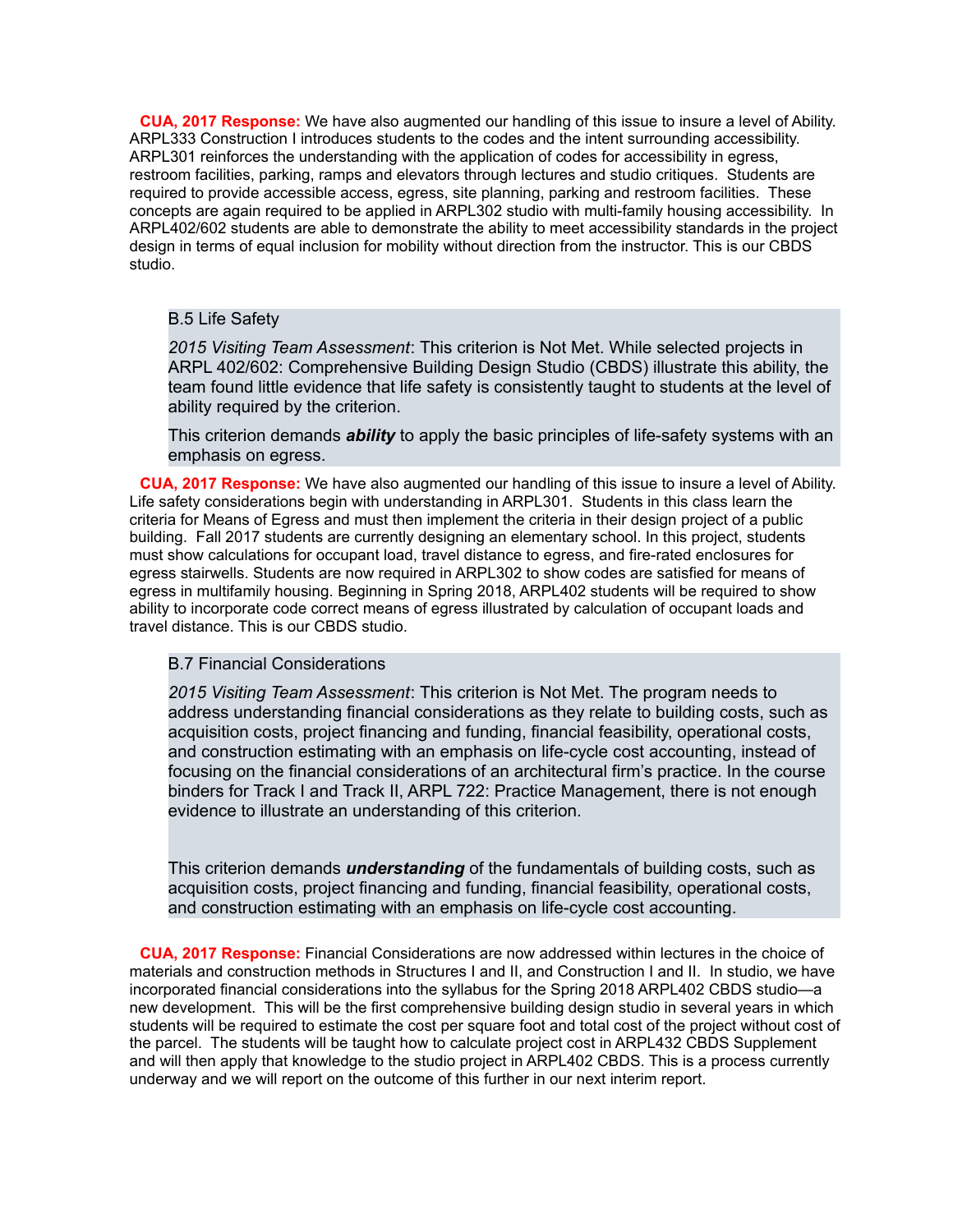#### **b. Plans for/Progress in Addressing Causes of Concern**

#### **● Human Resources**

## 2015 *Visiting Team Comments:*

The visiting team supports maintaining the program's unique multi-disciplinary faculty, even during transitional budget and enrollment stabilization:

- There is concern that the tenure-track faculty do not have adequate resources to support scholarship travel needs (faculty report a number of instances of out-of pocket expenses to support trips).
- The adjunct faculty support the reconfigured comprehensive design experience by providing vital professional role models for students. Students consult with the outside firms of these faculty members to improve building design projects and to establish summer internship and future employment connections. Therefore, the reduction in funding for hiring adjunct faculty is of concern.

There is a need to restore core support staff for the program in order to stabilize it:

- There is an immediate need to fill the two staff positions recently vacated and a need to provide release time for faculty to assist with student advising. As the program awaits new staff hires, the associate deans are dealing with advising, scheduling, contract writing, registration, and graduation requirements.
- The team is concerned because the support staff have been reduced from 12 staff in 2008-2009 to 4 at the time of the current visit, and to 6 when the new positions are filled. The current support staff are Assistant Dean August Runge, Shop Supervisor Davide Prete, Computer Technician Daryoush Ghalambor, and Assistant to the Dean Pat Dudley.

**CUA, 2017 Response**: For comments on the school's staff complement, see Human Resources above. Regarding concerns about recent reductions in adjunct hiring: progress on this has not been possible under the current regimen of budget cutting. The most recent round of budget rescissions (July 2017) actually heightened this concern by necessitating our losing of a large portion of our remaining part-time instructors. Only a couple instructors from downtown were employed in the Fall of 2017—with a similar if slightly hiring number slated to be used in the Spring of 2018. The loss of direct, day-to-day professional expertise is lamentable. Still, the curriculum was covered effectively. The breadth of the multidisciplinary faculty members we have hired over the past decade served us well in this circumstance. In order to cover everything and also still maintain our historically low student/faculty ratio in studio, the faculty elected to assign its tenured members a loading of one extra course per year (doing two courses in one semester and three courses in the other semester). This also allowed flexibility to still offer a robust array of electives. Tenure-track faculty were left at the prior loading of two and two. While having to deal with such issues is far from optimal, we do feel we made this work effectively. The fact that we had, over the past two years, two entirely new additional hires in architecture (within the new classical track) helped—both of those people had extensive practice experience (one of them in fact still maintains his widely respected regional firm of eight employees). The prognosis for the 2018/2019 academic year would be much the same regarding use of instructors—we will likely only be employing a small number. It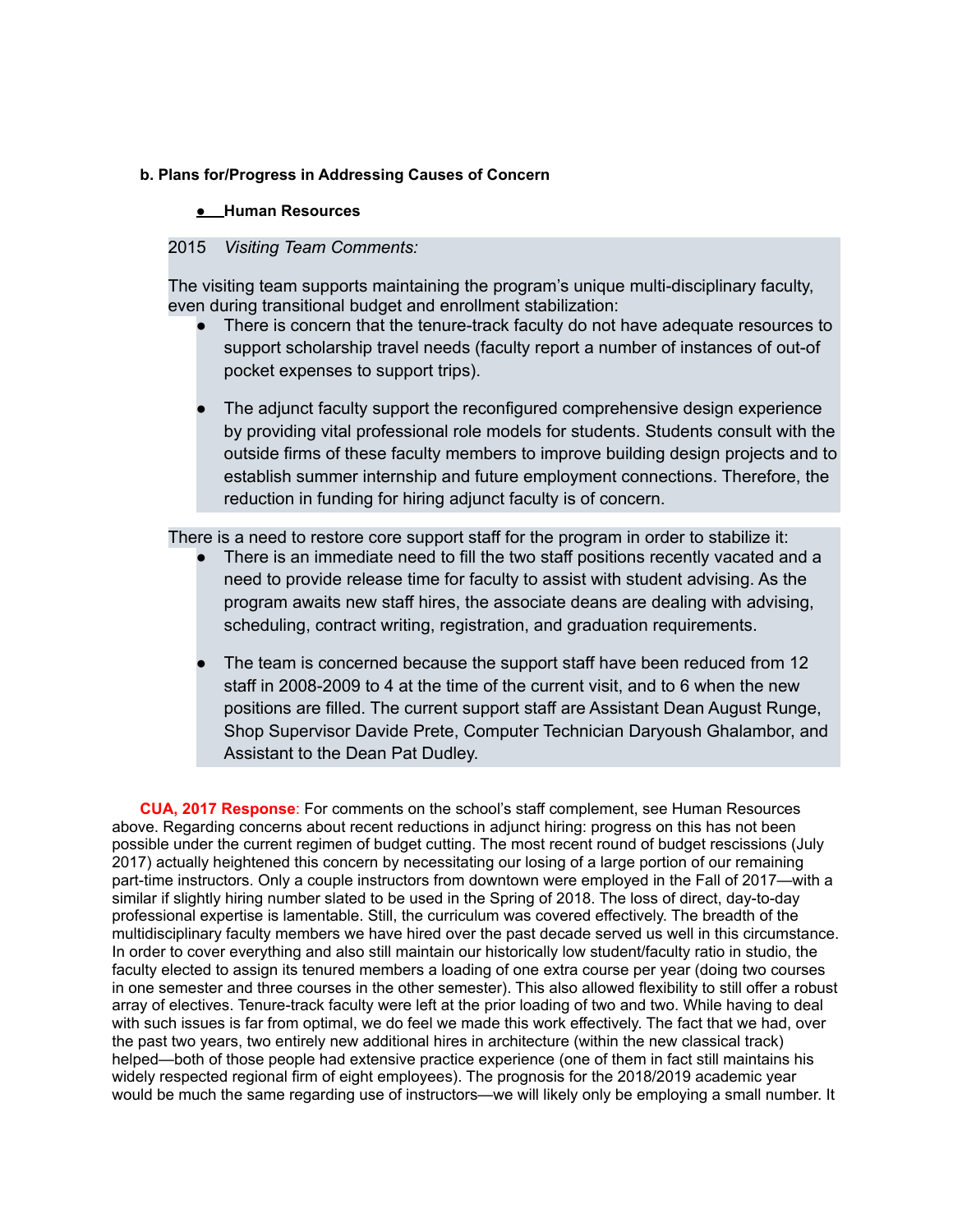is ironic: typically, urban schools are criticized for being overly reliant on part-time instructors from downtown and thus for lacking the kind of dedicated curricular or coordinating functions provided by full-time faculty. We built a sizable full-time faculty and now find ourselves largely without part-timers from the profession. We should note that the two new full-time faculty did not consume resources that could have been spent on hiring instructors; those faculty members were funded external to the school. The concern about supporting faculty travel remains. Funds for this have even been tighter in the 2016/2017 academic year. We have been unable this year to support travel by the tenured faculty; some limited funds still exist to support tenure-track faculty.

## **● Physical Resources**

*2015 Visiting Team Comments:* Repair of the facility's deferred maintenance items is needed (these items were also cited in the 2009 VTR):

- The team has health and safety concerns regarding the HVAC's extreme temperature fluctuations, which create difficult working conditions within the space.
- The buzzing lights, given the high use of the design studio spaces, are a distraction and an annoyance to students, faculty, and visiting critics, and disrupt the quality of the educational experience.
- The upgrade of the dust collection/ventilation system for the lower-level support shop is needed as an immediate fix to mitigate the migration of fumes from material cutting on the lower level to the upper level of the building. Moving the dust collection system outside the building would allow more students to use the equipment.

**CUA, 2017 Response**: For comments on the temperature and the lighting, see Physical Resources above. The additional dust and air quality issue noted here has been fully addressed. About six months after the last visit, a plan was put together to engineer and fund a major upgrade of the entire woodshop and fabrication lab's lighting, electrical and HVAC/dust-collection systems. The project took about one further year to design, fund, and bid. Construction commenced in Summer of 2017. The work included all new lights, new electrical connections, and most importantly new air handlers, compressors, all ducting, and external units. This serves the woodshop itself, the laser cutter room, the metal working area and the fabrication mill area. The cost was approximately \$200,000. It was funded through the capital expenditures account. This was a major upgrade of our facilities. Testing of the system has now commenced. It should be fully operational soon. For the first time since our high-tech equipment was instilled a dozen years ago, we have a fully professional system in place.

## **● Digital-Network Infrastructure**

*2015 Visiting Team Comments:* The digital-capacity needs of this professional program exceed the university's standard levels. The digital-network system is woefully inadequate for accomplishing many of the requirements of the courses:

- The network speeds for the file sharing of digital files is too slow.
- The faculty e-mail capacity of 2GB is too low.

**CUA, 2017 Response**: These concerns have been systematically addressed. In the summer of 2017, our rather antiquated print server function was relocated to the 'tech services' building, under the direct supervision of the campus's general computers staff. An entirely new server platform was constructed. This has allowed not only greater capacity and speed, but also more frequent and thorough upgrades and updating. Functionality and speed has been much higher—despite the fact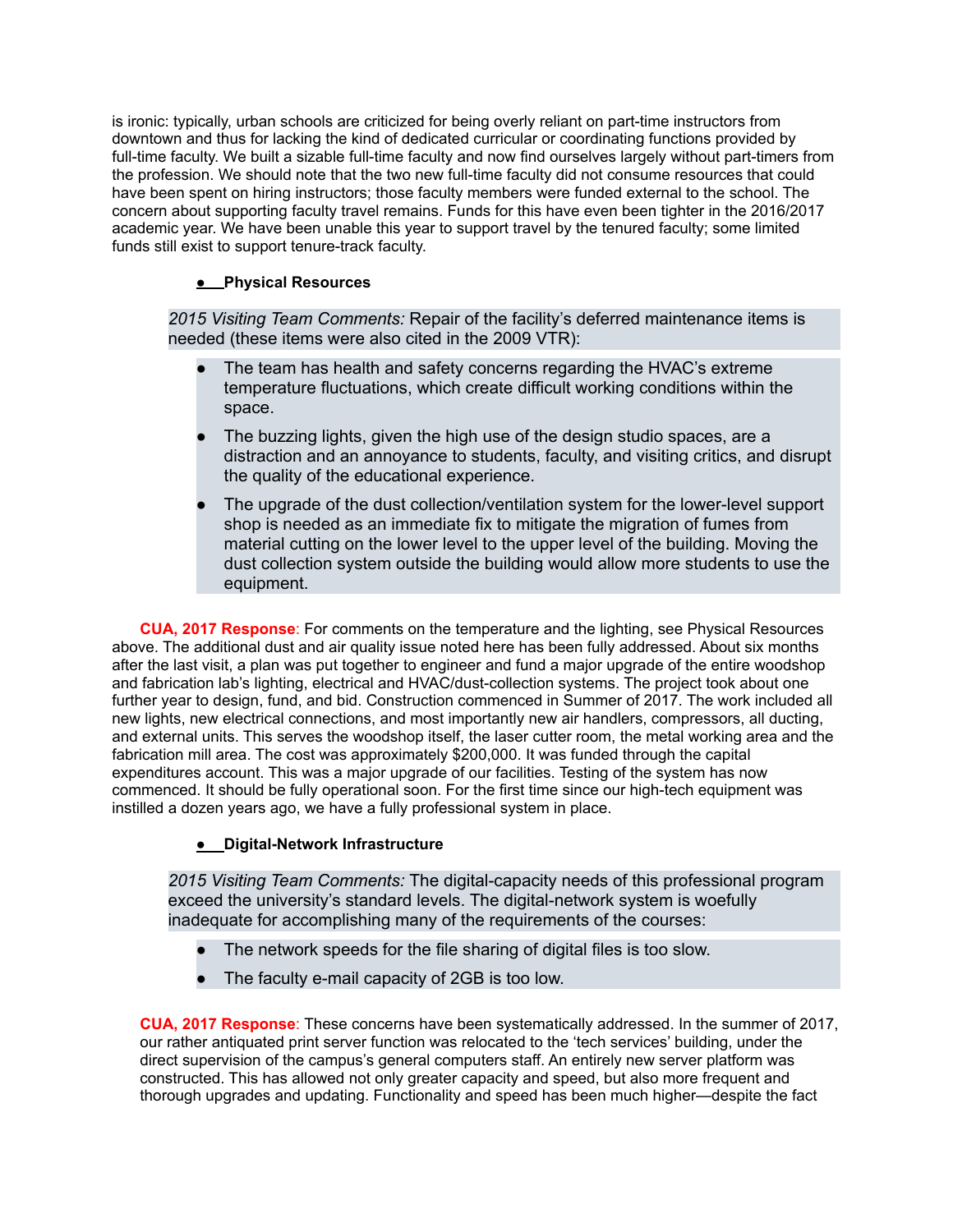that the tech center is rather distant on campus from Crough. Our internal computers person still has direct ability to monitor the system. He works closely with central tech support. Complaints about this function, very prevalent at the time of the visit, have vanished. In a similar fashion, the entire wireless system at Crough has been upgraded over the past year, with vastly greater capacity and responsiveness. Once a source of near constant complaint, wireless service is now regarded by everyone as excellent. No complaints have been heard in the past year, whatsoever. Likewise, about 18 months ago, the university converted all faculty e-mail accounts on campus to Google Mail. This has allowed virtually unlimited storage space to all faculty. Complaints about this function have ended. The central university has been very responsive on all of these issues and helped us structure full solutions.

## **● Long-Range Planning**

#### 2015 *Visiting Team Comments:*

- Moving forward with the inclusion of the Department of Art within the School of Architecture and Planning could improve multi-disciplinary linkages. This opportunity has the potential to strengthen the foundational and historical roots of architectural education in the visual arts, as long as the logistics of this move can be resolved.
- Reinstating the  $\frac{1}{2}$  time development staff position, formerly shared with the School of Engineering, will assist the School of Architecture and Planning in moving forward with fundraising efforts.
- More assistance is needed from the university to manage enrollment, marketing, and public relations for the school. Assistance in promoting the school's unique aspects will help with future enrollment. The faculty were quite frustrated by the lack of support for providing press releases for events and for handling the acknowledgements received.
- In terms of increasing future enrollment, and possibly integrating the Department of Art, expansion of the physical facility will need to be explored.

**CUA, 2017 Response**: There have been no actual steps to integrate CUA's Art Department into the School of Architecture and Planning (though it is still discussed occasionally). While the possibility of moving Art to Crough was considered a few years back, the cost of recreating that department's kilns proved to be substantial. Recent discussions on campus given campus-wide enrollment issues could rekindle the issue, however. A more likely area of cooperation now though is with Media Studies, given that this department has now moved into Crough (see Media Studies comment below). There has been a full-time hire for the school in development, exceeding our greatest expectations (see Faculty and Staff Resources).Over the past two years, the university has begun a Marketing Office, including a number of hires, and has expanded and revamped it Media Relations functions. The School's administration has met numerous times with those offices. Most immediately, a series of meetings have taken place over the Fall 2017 semester with the Vice-Provost and Dean of Graduate Studies and representatives of the Busch School of Business at CUA, in order to talk with architecture about graduate level recruitment augmentation and targeted marketing. The School of Business has numerous experts in the area of graduate recruitment and social media. A plan has been devised for such recruitment in architecture over a Dec-April window costing over \$36,000. This involves Google, Facebook and other common advertising platforms. Targeted analytics will be employed throughout. The cost of this marketing will be borne by the Vice-Provost and Dean of Graduate Studies. This will be the first fully modernized and social-media-oriented campaign in the history of our school. Another initiative was the full renovation of our website with a greater eye toward recruitment—now this is fully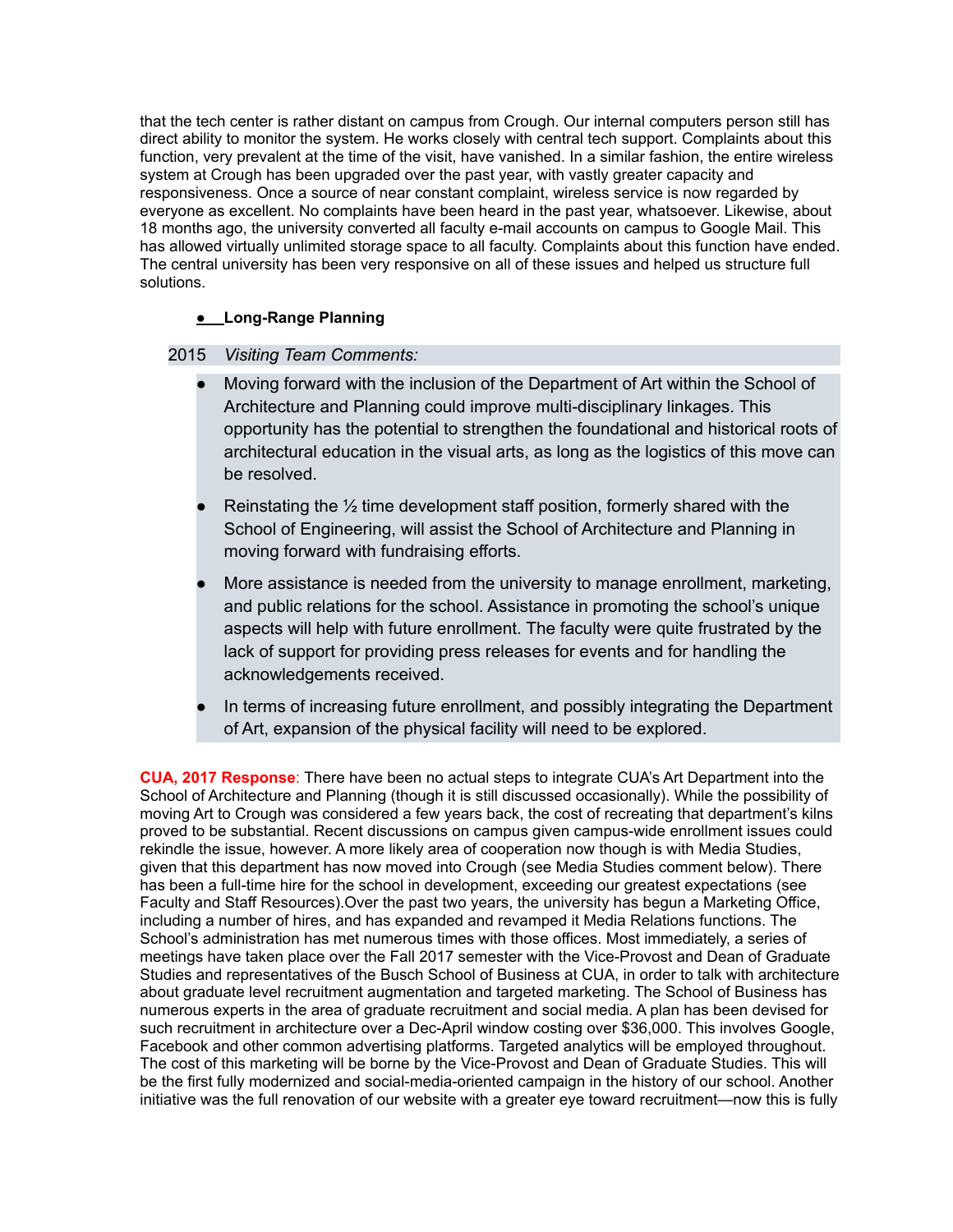complete and being loaded as of this writing. Enrollment services at CUA has also been substantively augmented, with the hiring of a new Vice-President for Enrollment Management, who has brought in a new team. It is too early to know the exact impact these steps will make, but we are hopeful.

#### **● Curriculum and Development**

*2015 Visiting Team Comments:* Students expressed frustration over the fact that no one seemed to be overseeing all four concentrations of Tracks I and II of the Master's program, and, as a result, there seemed to be overlaps in course content. Academic requirements for concentration areas seemed, at times, to be too restrictive and prevented students from participating in other opportunities in which they might be interested (e.g., travel opportunities). This team supports the students' interest in having the school develop core courses and in allowing more flexibility that extends across all concentration areas. In addition, student frustration with syllabi that are changing and late and with the lack of access to grading rubrics continues.

**CUA, 2017 Response**: Shortly after the NAAB visit, changeover occurred in both of our Associate Dean positions and there was a restructuring of duties. Prof. Judith Meany (see resumes) assumed the role of Associate Dean for Academic Affairs and Prof. Hollee Becker (see resumes) assumed the role of Associate Dean for Student Services. It was felt that this new structure (as opposed to the prior division of duties based on graduate/undergraduate) would allow for greater cohesion between the undergraduate and graduate programs and would assist in the recruiting of our own students into the graduate program. It also allowed a fresh start regarding how the concentrations should be coordinated and how to open up for cross fertilization amongst the graduate concentrations. The syllabus issue was addressed through the university's more comprehensive syllabi uploading system.

#### **c. Changes or Planned Changes in the Program**

*Please report such changes as the following: faculty retirement/succession planning; administration changes (dean, department chair, provost); changes in enrollment (increases, decreases, new external pressures); new opportunities for collaboration; changes in financial resources (increases, decreases, external pressures); significant changes in educational approach or philosophy; changes in physical resources (e.g., deferred maintenance, new building planned, cancellation of plans for new building).*

**CUA, 2017 Response**: There have been several major changes in the program since the time of the last visit—the initiation of an IPAL program, the launch of an initiative in classical architecture and urbanism, the consolidation of the Architecture Library in the main library, and the moving into the Crough Center of CUA's Media Studies Department. Each will be commented upon in detail here. IPAL: The school of Architecture and Planning was approved by NCARB 18 months ago to offer the IPALs program. This was a major effort consuming much curricular and administrative time over the past 30 months—beginning in April 2015, not long after the NAAB visit. We saw considerable recruitment potential in the initiative, and felt our location in Washington DC made this a good fit for us. We have a robust network of alumni and supportive practitioners in the Washington DC region, who regularly recruit our students during their academic training prior to graduation. We developed a curriculum offering an academic grounding in the fundamentals of architectural study coupled at strategic points with practical experience in architecture offices. In addition, the proposed academic program is sequenced so that students are prepared in specific areas of examination throughout their academic learning. The philosophical underpinnings of our proposal view academic understanding, practice and examination as a learning continuum leading to practice upon graduation. Our proposal is a reordering of our current academic program, placing practice as a mandatory component of our student's experience rather than as a personal option pursued by students individually. The integrated focus and time expectations manifested in IPAL provide a stronger and more certain path to licensure and practice. IPAL is viewed as a significantly faster paced academic and practice experience. It is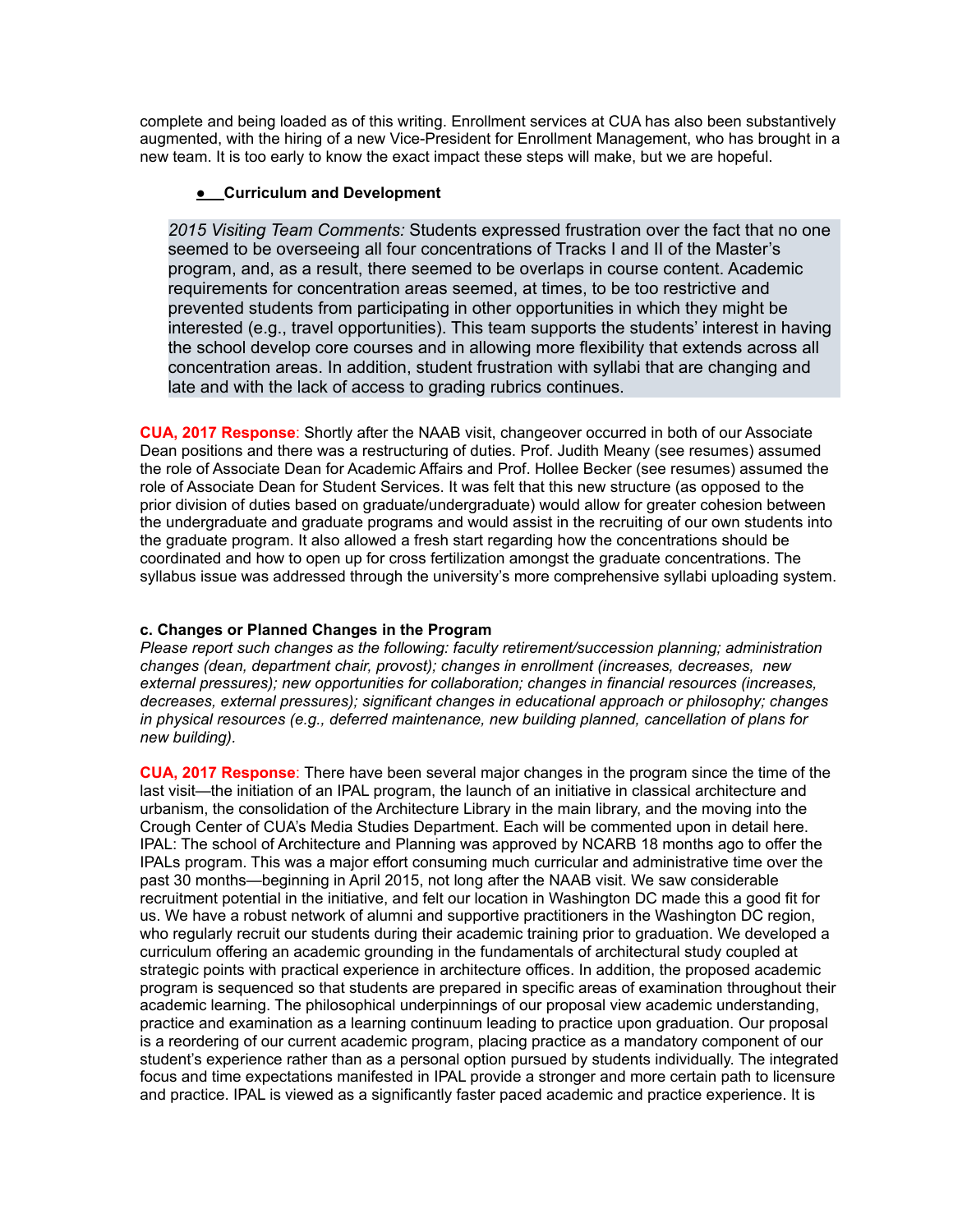expected that students enrolled in IPAL will received equivalent academic qualifications while obtaining more rigorous practical experience earlier in their career path along with licensure examination opportunities. This will result in Architectural Licensure several years ahead of students who follow the existing academic and experience path now followed by all professional architecture candidates. In April, 2015, we crafted an integration of our professional curriculum with intermingled professional practice internships and opportunities to sit for examination. Our primary intent in developing this new program/track within our B.S. and M.Arch program is to offer our strongest and most interested students a program that grants opportunity for professional licensure upon graduation from The Catholic University of America. Our proposal to NCARB recognized that we must fully utilize all our present faculty resources to their fullest extent possible. This means that our current curriculum will not change and will be offered to all our students in the School simultaneously. In the five-year horizon, we envision about 20-25% of our current students and incoming Freshman may be candidates for this program. Over time, we see this program growing and we may receive additional financial resources from enrollment to add to the administration of the School. One advantage is that with professional licensure at the end of the education process, a significant majority of our undergraduate students will remain at CUA for their graduate education thus resulting enrollment for 6 1/2 years of the program. As part of our application, Provost Abela endorsed our application. The Catholic University of America is one of 21 Universities approved for this program in the United States. In the academic year 2016-2017, The School of Architecture and Planning regularly met with both Freshman and Sophomore students to present and outline the advantages of the IPAL program. Concurrently we worked with our University central administration to regularize the Summer sessions so that housing and scholarship programs would be offered to these students. In our roll out of the program, we stressed the importance of GPA and readiness to engage in an accelerated curriculum. We counseled students, especially Freshman that if they did not meet the academic requirements, they would have another opportunity to apply in the following academic year, if they qualified. The program formally began in the summer of 2017. It received a total of 15 applications—10 from freshman and 5 from Sophomores. Ten of these applications were accepted—7 of them freshman and 3 sophomores. Ultimately, three freshman enrolled and 1 sophomore. All successfully completed the summer curriculum and were subsequently enrolled with NCARB in the IPAL program. As noted earlier, all the curriculum previously approved by the School and University remains in place but the sequence of courses integrated with practice internships has been changed the schedule of courses so students will enroll in Summer sessions as regular academic semesters. In September, 2017 the IPAL Coordinator began meetings with all students enrolled in the freshman and sophomore level classes. The response is even stronger than last year. From antidotal information, the students who are enrolled in IPAL are paving the way and many more students are considering the program. We are intending to follow the same time line as last year. IPAL applications will be due no later than March 15, 2018, with immediate review and the start of the Summer semester, May 21, 2018. In addition, the IPAL coordinator has established advising sessions for the 4 enrolled students to prepare them for their first internship opportunity in Summer, 2018. The coordinator has also begun outreach to architecture firms who would sponsor IPAL students. Full curricular charts have been developed and are available to NAAB upon request. We are very excited to have been selected for this program and feel it will add considerably to our school's links with the vibrant surrounding professional community. New Track in Classical Architecture and Urbanism: As a way of potentially assisting in opening a new recruitment stream into the school, the Provost's Office proposed to the school in Summer of 2015 that it could add two additional funded faculty positions in the area of classical/traditional studies. Those positions would be initially funded for the first three years through the Provost's own budget—thus directly increasing the number of faculty in the school. This would represent a direct infusion into the school of approximately \$250,000 in teaching resources. The central administration felt that development efforts, which had been increasing dramatically at CUA and were proving successful, could be used to eventually help fund the initiative. Enrollment, too, could rise due to the effort, which would provide additional permanent funds. In the late summer and fall, a strategic planning discussion occurred that resulted in a three-page scope document (8/15/15) outlining the pedagogical rationale and offering several scenarios for how such coursework could be organized and integrated into our current undergraduate program and graduate concentration structure. The initiative was named 'Classical Architecture and Urbanism'. No school of architecture in the Middle Atlantic Region currently has a defined program or area of emphasis in Classical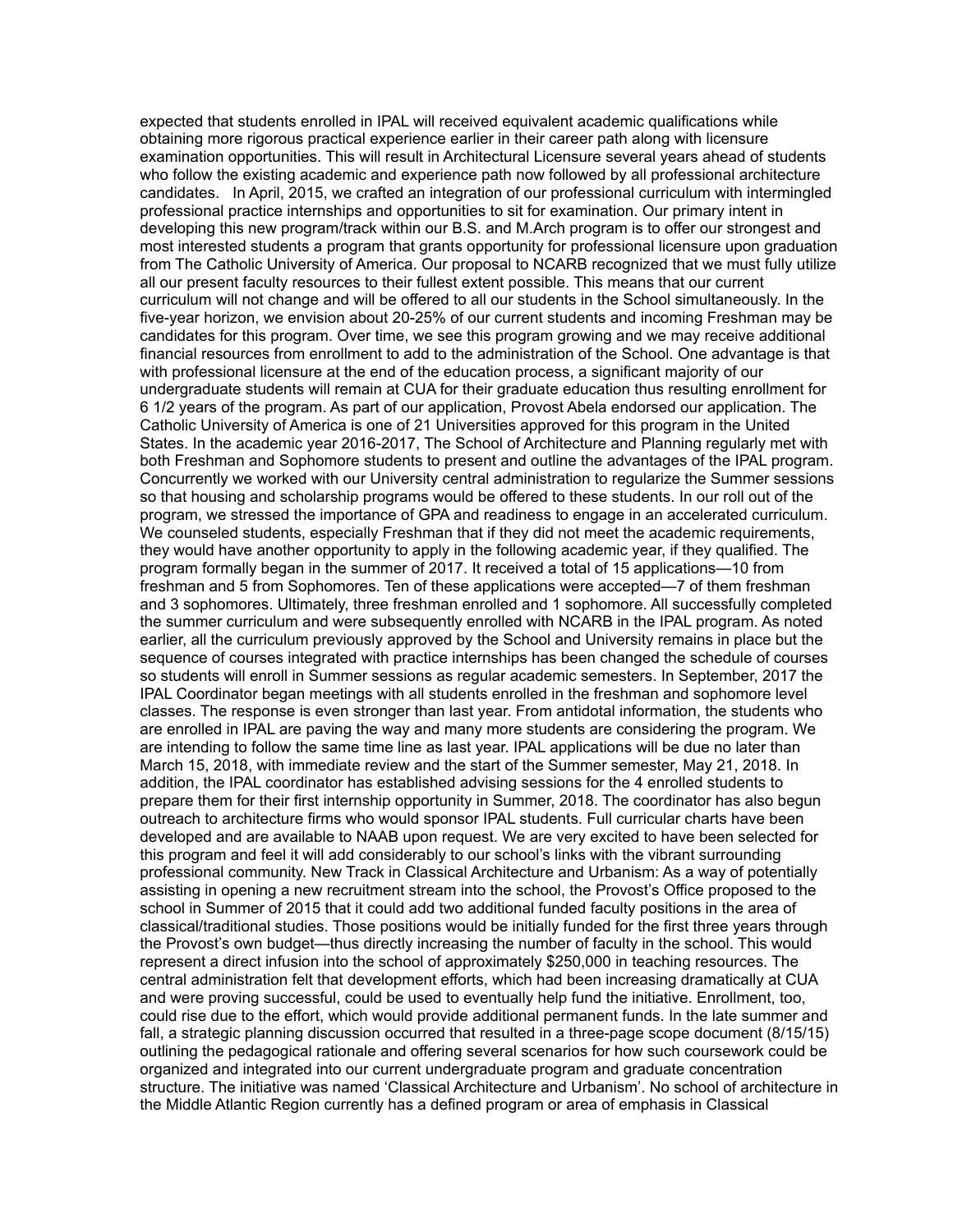Architecture and Urbanism. This is unusual in that the region has for centuries been one of America's most prominent venues for classical buildings and designs. In this way, the initiative was felt to relate directly to the history of our context: Washington, DC. A further inducement lay in the Catholic Church's specific traditions—these stretching back for a millennium and a half or more—in the development and dissemination of principles about classical/traditional design. It was also felt that the school's many-decades-strong avant-garde position in aesthetics would allow for a program in classicism seated in a rather unique way—as a complement to a powerful position in Modernism.November 9th, 2015, a luncheon attended by the Provost was held at the school that attracted over 40 local and regional professionals who were interested in classical or traditional studies. The featured speaker was Allan Greenberg—an internationally renowned architect with offices in New York City and Alexandria, VA. He stressed the pedagogical potentials of a conscious tension of traditional and modern compositional systems. Following the response to the luncheon, approval by the faculty was given on December 1st, 2015 on an 8-page curricular proposal outlining the courses and pedagogical methods. On January 17th, 2016, the initiative was formally announced at CUA. Development efforts began soon after.Faculty searches were immediately launched to find two new tenure-track or tenured faculty members. One of those searches proved successful, bringing James McCrery, a respected and much awarded regional practitioner in classicism, to the school as an Assistant Professor (see attached resumes) in August, 2016. The second search also located a highly regarded candidate (a historian/theologian who had written several book on traditional architecture) for what was intended to be a more theoretical-inclined position, but that person ultimately decided after long negotiations not relocate to join CUA. Another search was launched in 2017, and resulted in the hiring of CJ Howard as an Assistant Professor in August, 2017, another local practitioner who is expert in the area of classical practice (see attached resumes). Both are actively involved in studio at this time. The initial studio offerings in classicism have been popular—for instance in the Fall 2017 semester a section of classical studio offered in the Junior year-level attracted 29 out of 60 potential students as their first choice, resulting in only half of them being able to be placed in the studio. The ability of the initiative to actually attract an entirely new recruitment stream into the school will not be clear for several more years.The initiative in no way changes the actual performance criteria from an accreditation standpoint. It is a fully integrated part of our typical streams of coursework at both the undergraduate and graduate level. We report on it here simply to suggest that the school is taking proactive steps to bolster its recruitment position and to continue engaging in pedagogical exploration. It also directly shows the central administration's support for the school and willingness to augment the school's budget with real resources. Consolidation of the Architecture Library into the Mullen Library. In 2016, the Architecture Library was relocated directly into the Crough Center from the Engineering School. NAAB noted that CUA met the information resources 'with distinction'. Unfortunately, this circumstance did not long hold. The central administration undertook a study of library resources and made the decision to close all of the satellite library on the campus. This affected not only architecture, but also satellites in other areas such as music and philosophy. The financial realities were stark and clear: maintaining the satellite collection in architecture was costing the campus several hundred thousand dollars extra per year. It was not viable for the school to take on such an expense. The late hours requested by architecture for this satellite function were particularly challenging—whereas the main library (Mullen Library) typically already maintained such late hours as a matter of course. Also, the almost immediate physical proximity of Mullen to Crough argued specifically against maintaining this separate location. Further, the move of the architecture materials directly into Crough did not have a substantial impact on a gradual slide downward in use of traditional library print materials. Library and central administration officials met with the school's faculty to hear it concerns and to seek its advice in forming a solution. Through the summer of 2016, the collection was transferred in its entirety to Mullen. The dedicated staffing lines associated with the design materials were retained, and we still have an Architecture Librarian who regularly attends our faculty meetings and participates as always. The architecture collection is not dispersed throughout the large main library but held in one specific zone as an integral collection. The loss of the on-site architecture library function is lamentable, but is hardly unique to this campus and is a sign of widespread stress in traditional library materials usage. The attractive and glass-walled vacated space was turned over to the school for its use (see below). Relocation of Media Studies Department into Crough: A further change in the physical resources is the moving of CUA's Media Studies Department, a department of the School of Arts and Sciences,